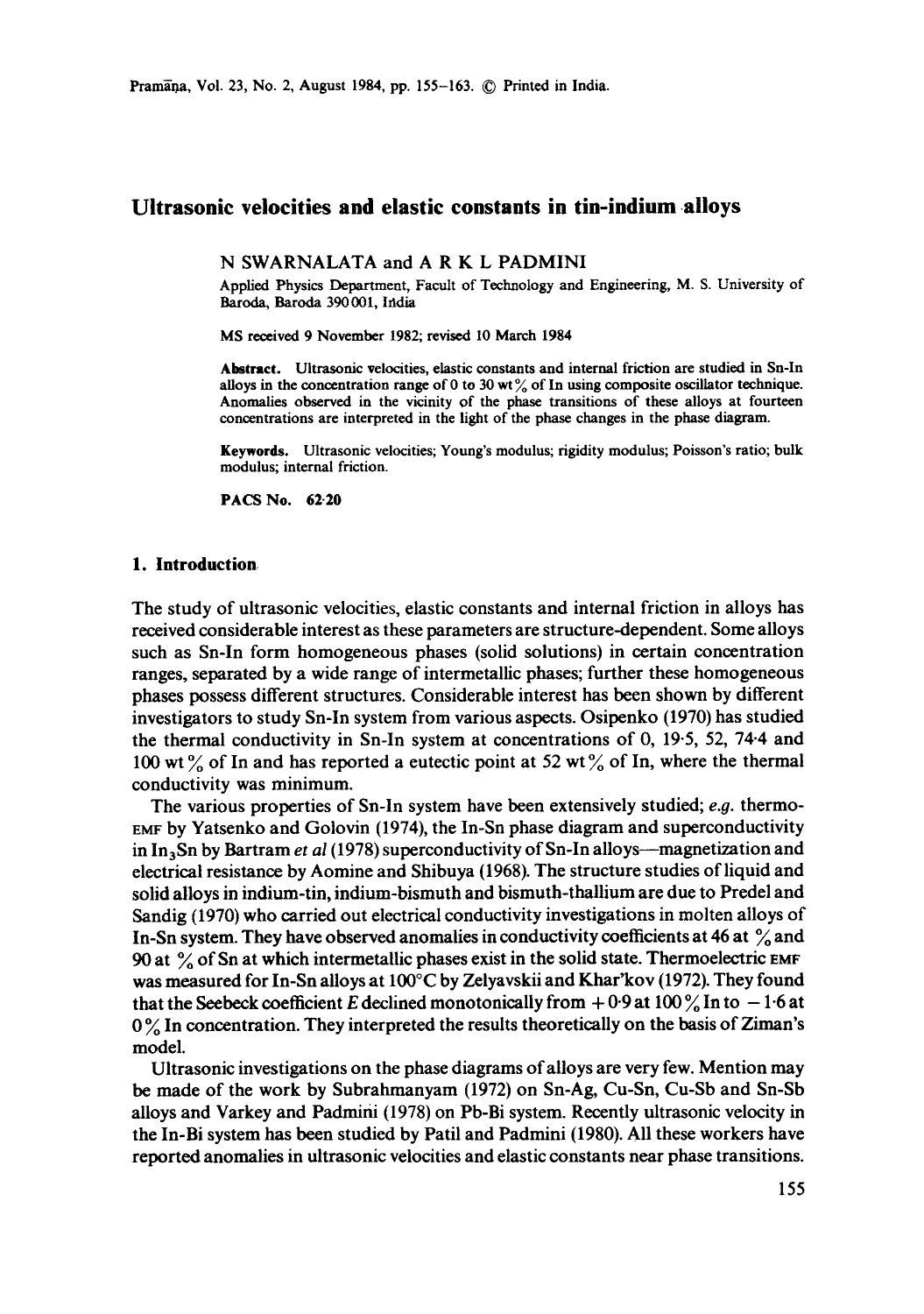Though considerable work has been done to study other properties of In-Sn system, hardly any investigation on ultrasonic velocity and elastic properties of indium-tin appears to have been carried out. The present investigation attempts to study the effect of phase changes on ultrasonic properties in Sn rich In alloys in the concentration range 0 to 30 wt $\%$  of In.

## **2. Experimental details**

Metals of five-n grade (99.999 $\frac{9}{6}$ ) purity, procured from Nuclear Fuel Complex, India were used to prepare the Sn-In polycrystalline alloy specimens. The method of preparation of the samples and testing of isotropy were reported earlier (Gopinathan and Padmini 1974). The surfaces of the alloy specimens were observed using a Vicker's projection microscope after etching  $(CH_3COOH:H_2O:: 1:1+1$  drop of  $H_2O_2$ (30 vol)). Metallographic examinations were made on the alloys after polishing. The actual impurity content of the samples was estimated from density measurements by the Archmedean method, to an accuracy of  $10^{-4}$  gcm<sup>-3</sup>. Ultrasonic velocities, internal friction and density of the three specimens from the same sample showed the same values which confirmed the isotropic and homogeneous nature of the alloys. All the samples were annealed in vacuum at 100°C for 48 hr for homogenisation. Ultrasonic velocity was measured at room temperature (34.5°C) using a composite oscillator technique originally developed by Balamuth (1934). The RF output of 1 V from a Radart (type 925) signal generator was amplified to 100 V and applied to the quartz transducer. The output voltage across the resistance which is connected in series with the crystal, was applied to a Simpson (727-1) vacuum tube voltmeter. As the frequency of the signal generator is varied, the amplitude of the current which flows through the quartz varies critically with frequency (Seigel and Quimby 1936; Zacharias 1933), in the neighbourhood of certain resonance frequencies at which the amplitude passes through a maximum. If  $f_1$  denotes one of these frequencies, then at a frequency f' slightly less than  $f_1$ , the voltage passes through a maximum and at a frequency  $f''$  slightly greater than  $f_1$ , it passes through a minimum. If  $V'$  and  $V''$  denote respectively the maximum and minimum values of voltage amplitude, then  $f_1$  the resonance frequency of the transducer is given by

$$
f_1 = f' + V'' \frac{(f'' - f')}{V' + V''}.
$$

The transducer was cemented to the specimen by a suitable bond (Salol) and the resonance frequency of the composite system was determined  $(f_0)$ . Assuming all the frequencies to be nearly equal ( $\pm 10\%$ ), the resonance frequency of the specimen (f,) can be obtained by the equation due to Birch (1950)

$$
f_r = f_0 + (f_0 - f_1) \frac{m_1}{m_2},
$$

 $m_1$  and  $m_2$  are the masses of the transducer and specimen respectively. The frequency was measured using an Aplab (type 1102) digital frequency counter to an accuracy of 1 in  $10<sup>6</sup>$ . The length of the specimen was determined using a comparator with an accuracy of 0.001 cm. An X-cut quartz rectangular bar crystal of fundamental frequency 187 kHz was used for longitudinal waves and a Y-cut cylindrical quartz crystal of fundamental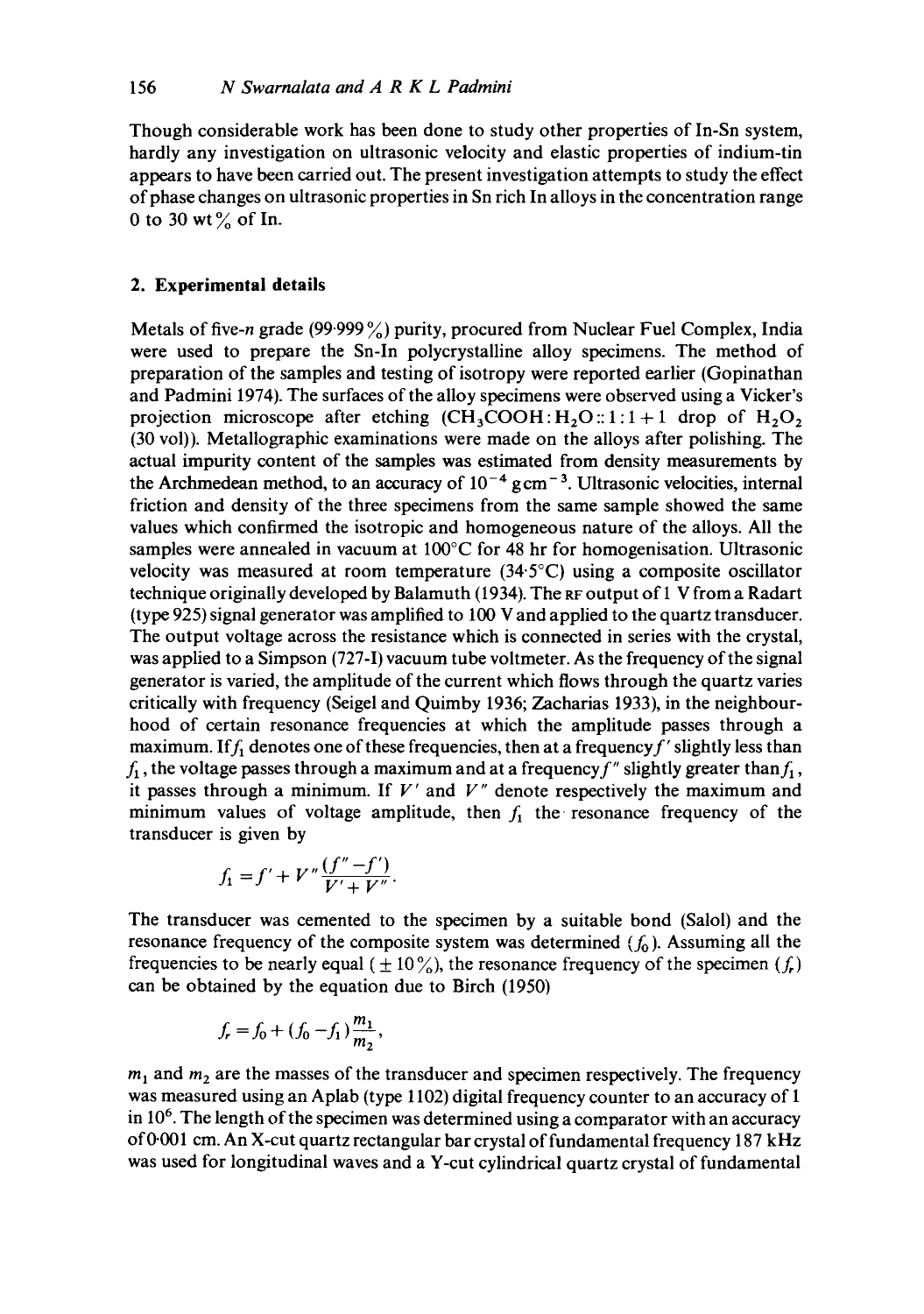frequency 120 kHz is used for shear waves. In all the above measurements the transducer was excited at the fundamental and the specimen at the third harmonic. The velocity measurements were accurate to  $0.1\%$ , while the modulus values were accurate to  $0.2\%$ .

The internal friction was measured using the same technique (Markx 1951) with the X-cut quartz crystal. The amplitudes of vibration were noted for different frequencies including the resonance frequency and the resonance curve was drawn. From this curve the frequency  $f_{\text{max}}$  corresponding to maximum amplitude, and the frequencies  $f_1$  and  $f_2$ on either side of resonance corresponding to half the maximum amplitude were noted. The internal friction was estimated from the formula (Postnikov *et al* 1967). The accuracy of internal friction was about  $6-8\%$ .

$$
Q^{-1} = \Delta f / f_{\text{max}} \sqrt{3}, \text{ where } \Delta f = f_2 - f_1.
$$

### **3. Results and discussion**

Ultrasonic velocities were measured in Sn alloys having concentrations of  $0, 3, 6, 9, 10.5$ , 12, 15, 18, 19.5, 21, 24, 25.5, 27 and 30 wt  $\%$  of In (table 1). From the values obtained  $V_1$ ,  $V<sub>s</sub>$  and the densities, various elastic constants were estimated using the following relations:

$$
E = \rho V_L^2 \qquad K = (3E - 4n)/3,
$$
  
\n
$$
n = \rho V_S^2 \qquad \sigma = (3K - 2n)/6K + 2n,
$$

where E is the Young's modulus, n the rigidity modulus,  $\sigma$  the Poisson's ratio, K the bulk modulus and  $\rho$  the density of the alloy. The values reported are the average ones from the specimens. The velocities and elastic constants for pure Sn agree with the values reported by Anderson (Mason 1965).

The phase diagram of In-Sn taken from Smithells (1955) and reproduced in figure 1 shows that the system Sn-In consists of the following phases: (i)  $\delta$ , tetragonal, Sn rich



Figure 1. Phase diagram of In-Sn.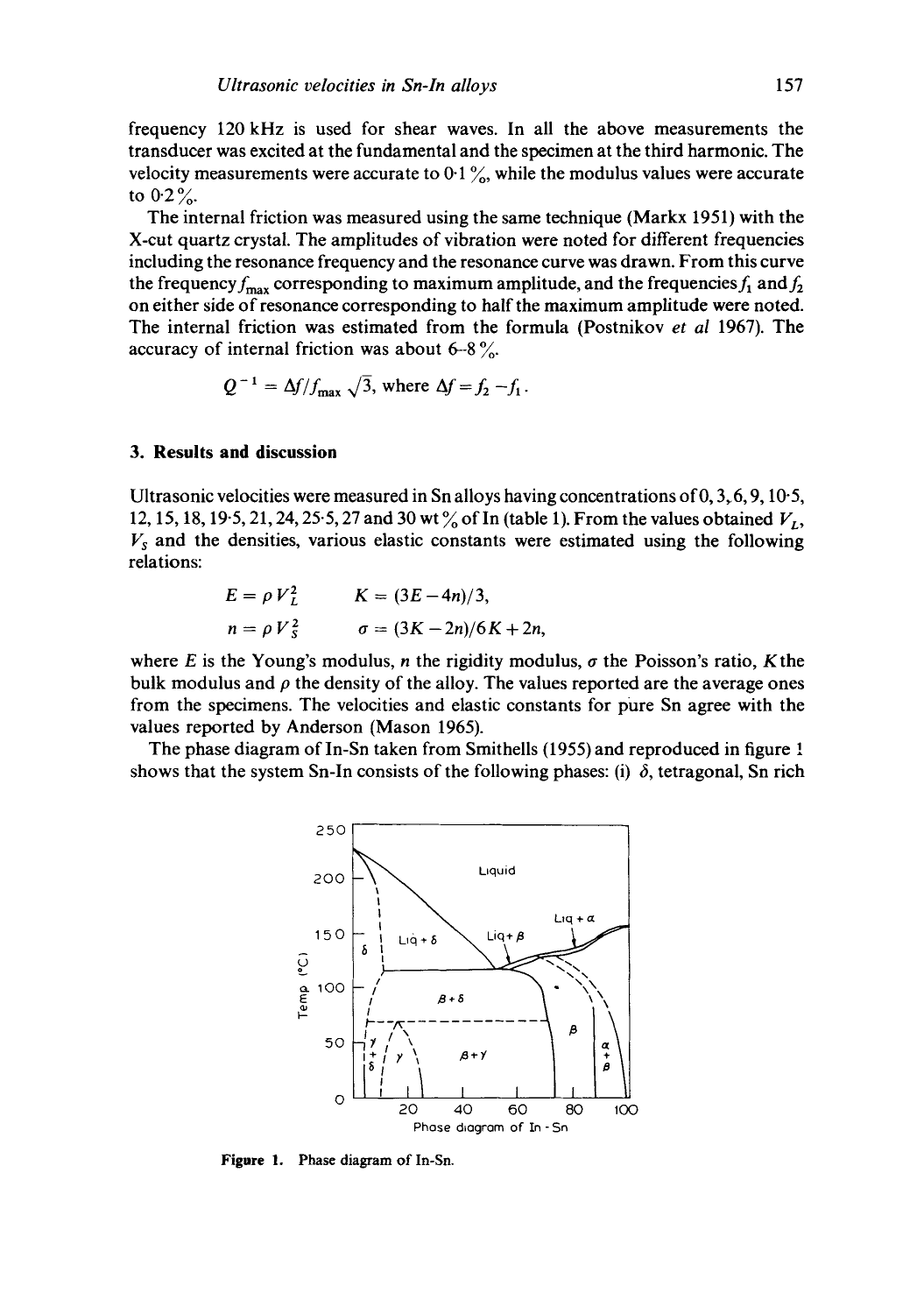solid solution (0-4 wt  $\frac{6}{6}$  In), (ii)  $\gamma + \delta$ , mixed phase (4 to 10 wt  $\frac{6}{6}$  In), (iii)  $\gamma$ , phase InSn<sub>4</sub>, which has a peritectic reaction at 205<sup>o</sup>C (Yatsenko and Golovin 1974), hexagonal (10 to 25 wt% In), (iv)  $\beta + \gamma$ , mixed phase (25 to 73 wt% In).

Figure 2 represents the concentration dependence of longitudinal and shear wave velocity while figure 3 presents the results on elastic constants  $E$  and  $n$ . Figures 2 and 3 reveal dips and peaks in velocities and elastic constants at specific concentrations of Indium. In the absence of phase changes in the system with increasing concentration of In, the elastic constants and the ultrasonic velocities would have decreased monotonically. The dips in  $V_L$  and  $V_S$  at 3 wt  $\frac{6}{6}$  In can be attributed to the phase changes illustrated in the phase diagram, namely, homogeneous tetragonal  $\delta$  phase to intermetallic  $\gamma + \delta$  phase at about 4 wt  $\frac{6}{10}$  of In. Subsequently both  $V_L$  and  $V_S$  show rapid increase until a concentration of 9 wt  $\%$  of In and exhibit maxima. These maxima are followed by minima at a concentration of 12 wt  $\%$  of In. From the phase diagram it is seen that a phase change is indicated at 10.5 wt % of In, from  $\gamma + \delta$  (a mixed phase) to  $\delta$ , a homogeneous hexagonal structured phase. Presumably, structural transformation of  $\gamma + \delta$  to  $\gamma$  at 10.5 wt % of In is reflected as anomalies in ultrasonic velocities on either side of this concentration, namely, maxima in  $V<sub>L</sub>$  and  $V<sub>S</sub>$  at 9 wt%, and prominent minima at 12 wt  $\frac{9}{6}$  of In. These maxima and minima might be due to the pre- and posttransitional effects of the transformation and probably indicate the onset and completion of the structural transformation.

It is useful to compare the above results with those reported in other physical properties and correlate them. Tschirner and Wobst (1971) observed, while investigating the specific electrical resistivity and temperature coefficient of resistance in several molten In-Sn alloys, that the temperature coefficient of resistance plotted against the



Figure 2. Concentration dependence of longitudinal wave velocity and shear wave velocity.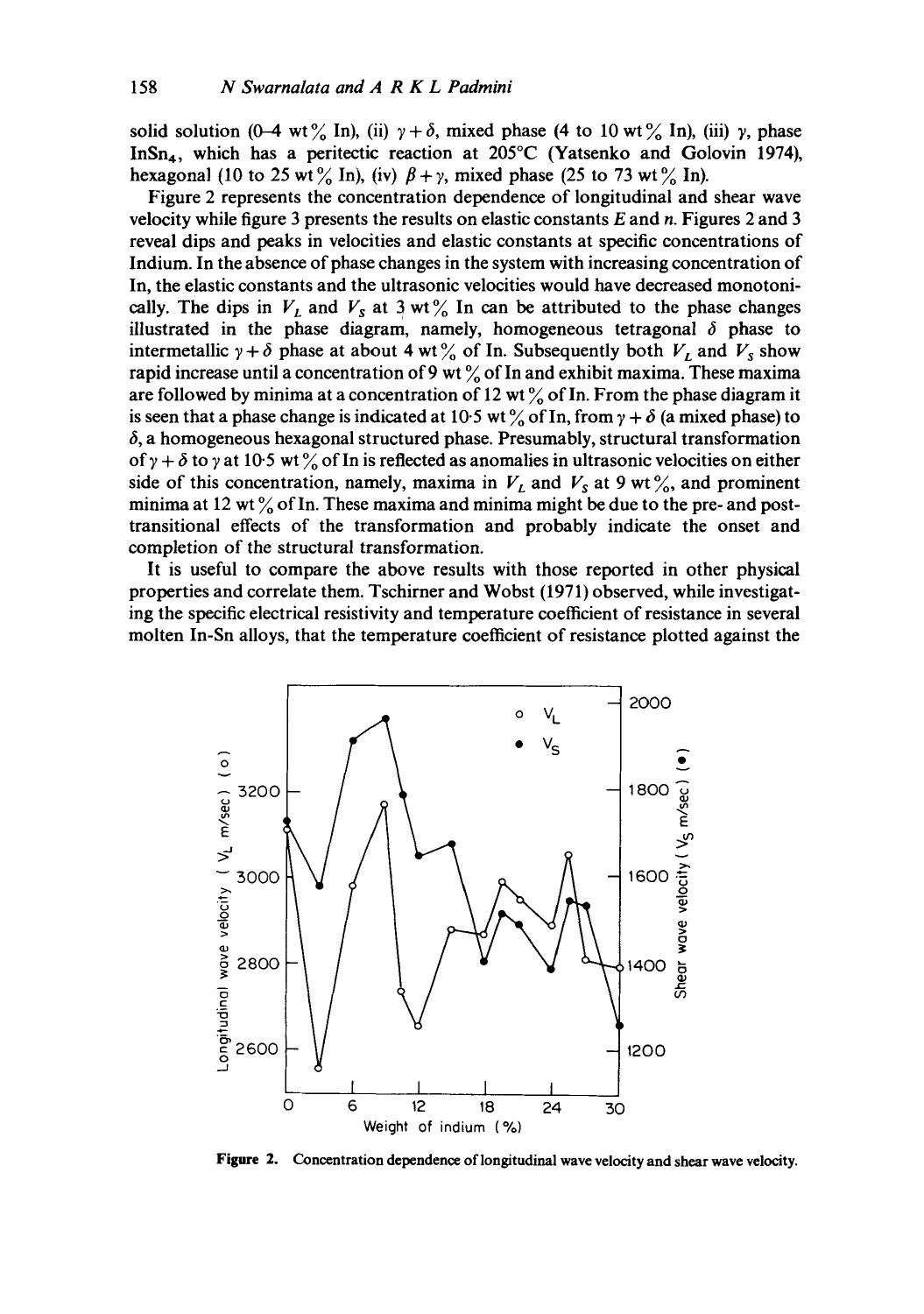| $\ddot{\phantom{a}}$ |
|----------------------|
|                      |
|                      |
|                      |
|                      |
|                      |
|                      |
|                      |
| I                    |

| Poisson's<br>ratio<br>$\ddot{\phantom{0}}$                                | <b>ESPERITS EN 2019</b><br>CONTROLS ESPERADO DE 2019<br>CONTROLS EN 2019 EN 2019 |              |                                                                                         |               |               |  |                   |      |              |                    |         |              |
|---------------------------------------------------------------------------|----------------------------------------------------------------------------------|--------------|-----------------------------------------------------------------------------------------|---------------|---------------|--|-------------------|------|--------------|--------------------|---------|--------------|
| Bulk modulus<br>$K \times 10^{-11}$<br>(dynes/cm <sup>2</sup> )           |                                                                                  |              |                                                                                         |               |               |  |                   |      |              |                    |         |              |
| Internal<br>friction<br>$Q^{-1} \times 10^{+3}$                           |                                                                                  |              |                                                                                         |               |               |  |                   |      |              |                    |         |              |
| dynes/cm <sup>2</sup> )<br>Rigidity<br>modulus<br>$n \times 10^{-11}$     |                                                                                  |              | 2:172<br>1.888<br>1.8659<br>2.659<br>2.634<br>2.637<br>2.631<br>2.632<br>1.536<br>1.536 |               |               |  |                   |      |              | 5778               | $100 -$ | 1:160        |
| Young's modulus<br>$E \times 10^{-11}$<br>$\frac{dy_{\text{ness}}}{cm^2}$ |                                                                                  |              |                                                                                         |               |               |  |                   |      |              |                    |         |              |
| shear wave<br>velocity<br>$V_S(m/sec)$                                    |                                                                                  | 1725<br>1580 | $\frac{15}{10}$                                                                         | $\frac{8}{6}$ | $\frac{8}{2}$ |  | <b>355</b><br>355 | 1516 | 1491<br>1384 | $\frac{542}{5}$    |         | IS29<br>I254 |
| ttudinal<br>velocity<br>m/sec)<br>ເອກ<br>ເ<br>wave<br>$V_L$ (             |                                                                                  |              |                                                                                         |               |               |  |                   |      |              |                    |         | 2790         |
| $\lambda$ ensity $\rho$<br>(g/xc)                                         |                                                                                  |              |                                                                                         |               |               |  |                   |      |              |                    |         |              |
| Veight                                                                    |                                                                                  |              |                                                                                         |               |               |  |                   |      |              | ຈິຕິຕາສິຕິ ສຸກົລ ສ |         |              |

Temperature 34.5°C Temperature 34.5°C

ities in Sn-In allovs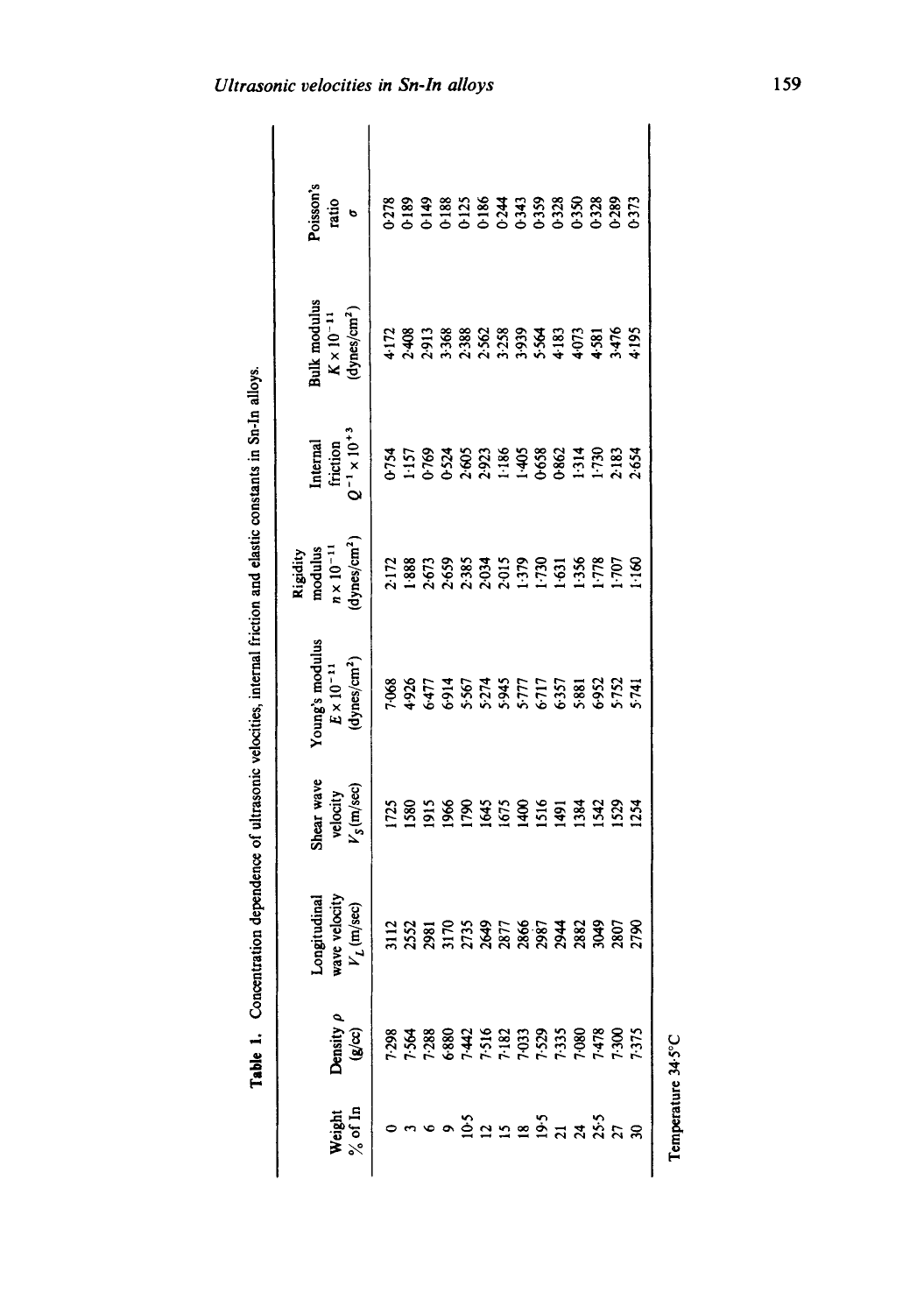concentration showed anomalies at concentrations of 30 at  $\%$  of Sn and 90 at  $\%$  of Sn. These anomalies in temperature coefficient of resistance of the molten In-Sn alloys at the above specified concentrations are presumably due to the phase transitions in the solid state namely,  $\gamma + \beta$  to  $\beta$  (30 at  $\%$  of Sn) and  $\gamma + \delta$  to  $\delta$  (90 at  $\%$  of Sn). Further, Predel and Sandig (1970) studied the electrical conductivity in molten alloys of In-Sn system and observed anomalies in conductivity coefficients at 46 at  $\%$  and 90 at  $\%$  of Sn at which the intermetallic phases  $\gamma + \beta$  and  $\gamma + \delta$  exist in the solid state.

The measurements of thermo-EMF of alloys of the indium-tin in the liquid phase at 300, 400, 500, 600 and 630°C (Yatsenko and Golovin 1974) showed that it increased in the concentration range of 0 to 3 at  $\%$  of In, exhibited a kink around 3 at  $\%$  remained steady in the range of 3 to 10 at  $\%$  and showed a minimum around 10 at  $\%$  of In and then increased until a concentration of 70% In. Obviously the kink around 3 at  $\%$  In must be due to the transition from  $\delta$  to  $\delta + \gamma$  and the minimum at 10-5 at  $\%$  In can be correlated to the transition  $\gamma + \delta$  to  $\gamma$ . These workers have also investigated the viscosity and electrical resistance of these alloys and observed anomalies in these parameters around 10% In. The peak in electrical resistance around 90% of Sn or 10% In is attributed to the reduction in free electron concentration. These anomalies in viscosity and electrical resistance at 10% In concentration presumably correspond to  $\gamma + \delta$  to  $\gamma$ transition.

The ultrasonic velocities  $V_L$  and  $V_s$  exhibit different behaviour in the concentration range of 12 to 19.5 wt% of In where  $V_L$  increases with increasing concentration of In, shows a maximum at 19.5 wt% of In, while  $V_s$  decreases initially goes through a minimum at 18 wt  $\%$  and then rises to a maximum at 19.5 wt  $\%$  of In. This maxima in  $V_L$ and  $V_s$  at 19.5 wt  $\%$  of In are small compared to those at 9 wt  $\%$  of In and 25.5 wt  $\%$  of In. These anomalies in ultrasonic velocities could be due to the presence of peritectic at high temperature (205°C) at 17.4 wt  $\%$  of In. It is interesting to compare this anomaly with the results of Osipenko (1970), who has investigated thermal conductivities of these alloys in the solid state as well as in liquid state at different concentrations. He has reported that an alloy containing 74.4 wt  $\%$  of In exists in the solid solution region and that an alloy with 19.5 wt  $\frac{9}{6}$  of In is a two-phase mixture that becomes a homogeneous phase below 60 $\degree$ C. Perhaps the existence of this alloy at high temperatures, above 60 $\degree$ C, must have produced maximum in each of the ultrasonic velocities.

In the concentration range 19.5 wt% of In to 24 wt% of In both  $V_L$  and  $V_S$  have shown sharp decrease and exhibited minima at 24 wt  $\%$  of In followed by immediate maxima at 25.5 wt  $\%$  of In. A comparative study of these results with the phase diagram shows that these anomalies could be correlated to the phase transformation of  $\gamma$  to  $\gamma + \beta$ at 24 wt  $\%$  of In. Finally, after 25.5 wt  $\%$  of In both  $V_L$  and  $V_S$  have shown decrease with increasing concentration of In though the decrease in  $V<sub>L</sub>$  is sharp compared to that in  $V_{s}$ .

Figure 3 describes the variation of Young's modulus and rigidity modulus with increasing concentration of indium in the concentration range of 0 to 30 wt  $\%$  of In. The behaviour exhibited by E and *n* is analogous to those of ultrasonic velocities  $V_L$  and  $V_S$ . Initially, both Young's modulus and rigidity modulus have decreased with the addition of In impurity until 3 wt  $\frac{1}{6}$  of In and exhibited dips at the same concentration, though the dip in  $E$  is more prominent than in  $n$ . The variation of lattice spacings of the solid solution of Sn with the addition of In in small concentrations has been investigated by Lee and Raynor (1954) who reported considerable decrease in a spacing and slight decrease in c spacing. The decrease in lattice spacing decreases the elastic constants.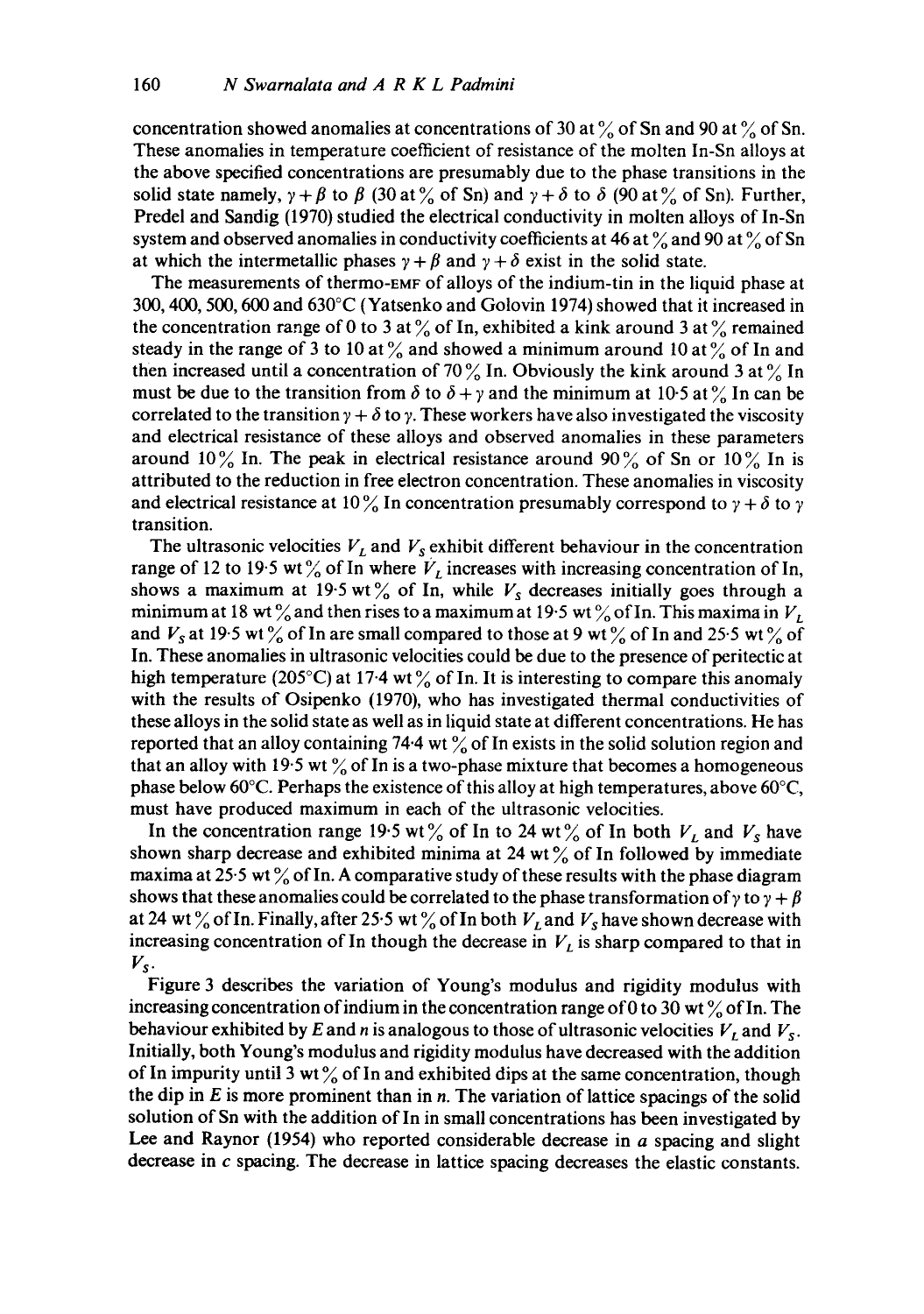

**Figure** 3. Concentration dependence of Young's modulus and rigidity modulus.

Further, in the solid solution range with the addition of In, the electron concentration per atom ratio decreases as In is trivalent and Sn is tetravalent; consequently the elastic constant decreases. As the atomic radii of Sn and In are nearly the same, the difference is not significant as to affect the elastic constants. Accordingly, the initial decrease of elastic constants in the concentration range of 0 to 3 wt  $\frac{9}{6}$  of In can be attributed to the combined effect of the change in lattice spacing and the change in electron concentration per atom ratio. Between 9 wt  $\frac{6}{6}$  and 12 wt  $\frac{6}{6}$  of In, both E and n have shown sharp decrease though the degree of sharpness of  $E$  is more. In the concentration range of 12 wt  $\%$  to 19.5 wt  $\%$  of In, E and n have shown slight increase at 15 wt  $\%$  of In, but depicted prominent minima at 18 wt  $\%$  of In, followed by a sharp rise at 19.5 wt  $\%$ of In. This unusual minima and maxima might be attributed to the existence of this alloy as a two-phase mixture at high temperature which becomes homogeneous at temperature below 60°C. Further, in the concentration range 19.5 wt  $\frac{9}{6}$  to 25.5 wt  $\frac{9}{6}$  of In, both the elastic constants E and n have decreased and exhibited minima at 24 wt  $\%$ of In followed by maxima at 25.5 wt  $\%$  of In. These pairs of minima and maxima could be due to the phase transition occurring from  $\gamma$  to  $\gamma + \beta$  around 25 wt  $\frac{\gamma}{\alpha}$  of In.

The variation of bulk modulus with concentration (figure 4) is somewhat similar to that observed for E or n. A prominent minimum is observed at  $3 \text{ wt\%}$  of In corresponding to  $\delta$  to  $\delta + \gamma$  transition and prominent maxima are observed at 9 wt  $\%$  of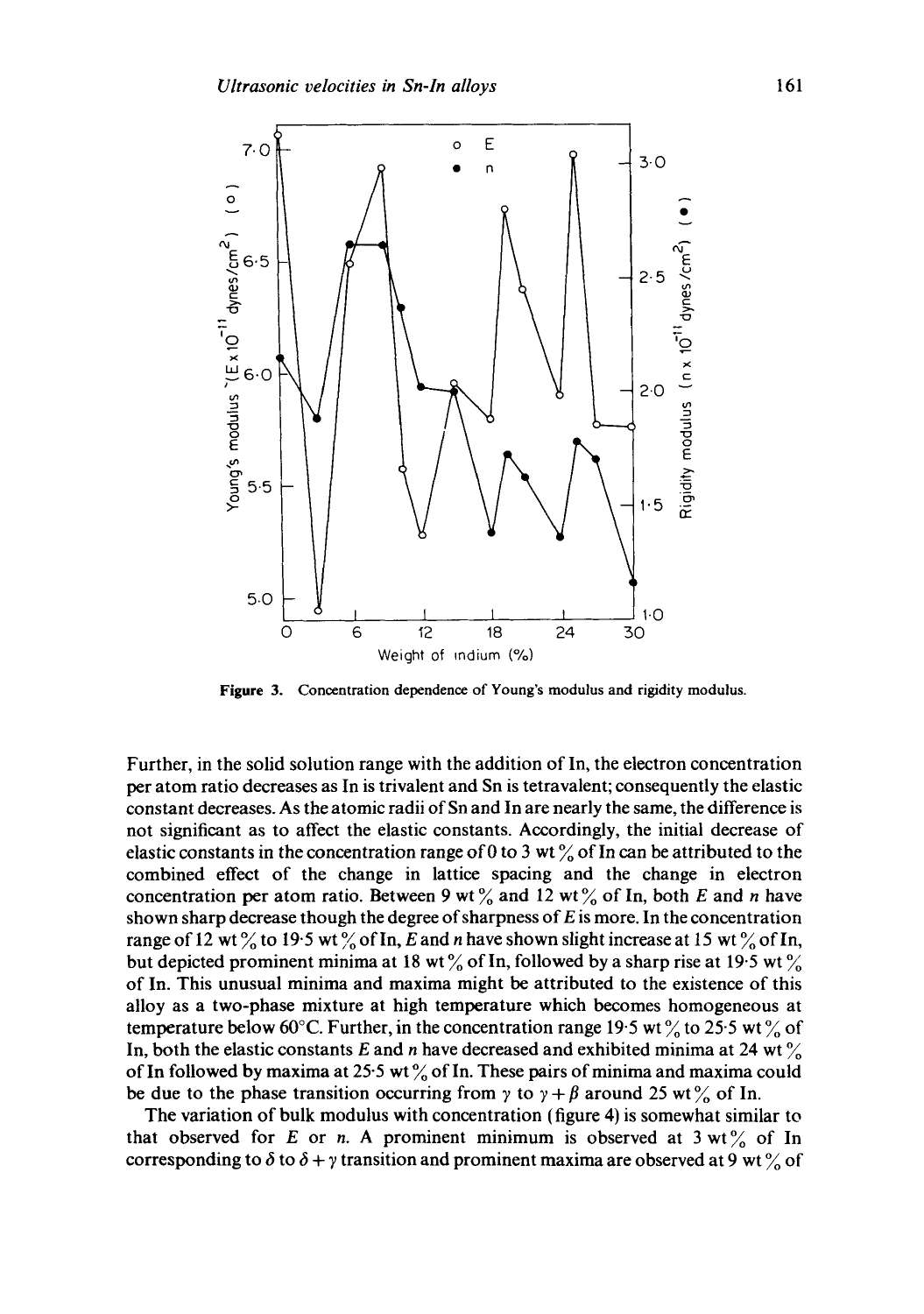

**Figure 4. Concentration dependence of Poisson's ratio and bulk modulus** 



**Figure 5. Concentration dependence of internal friction.**